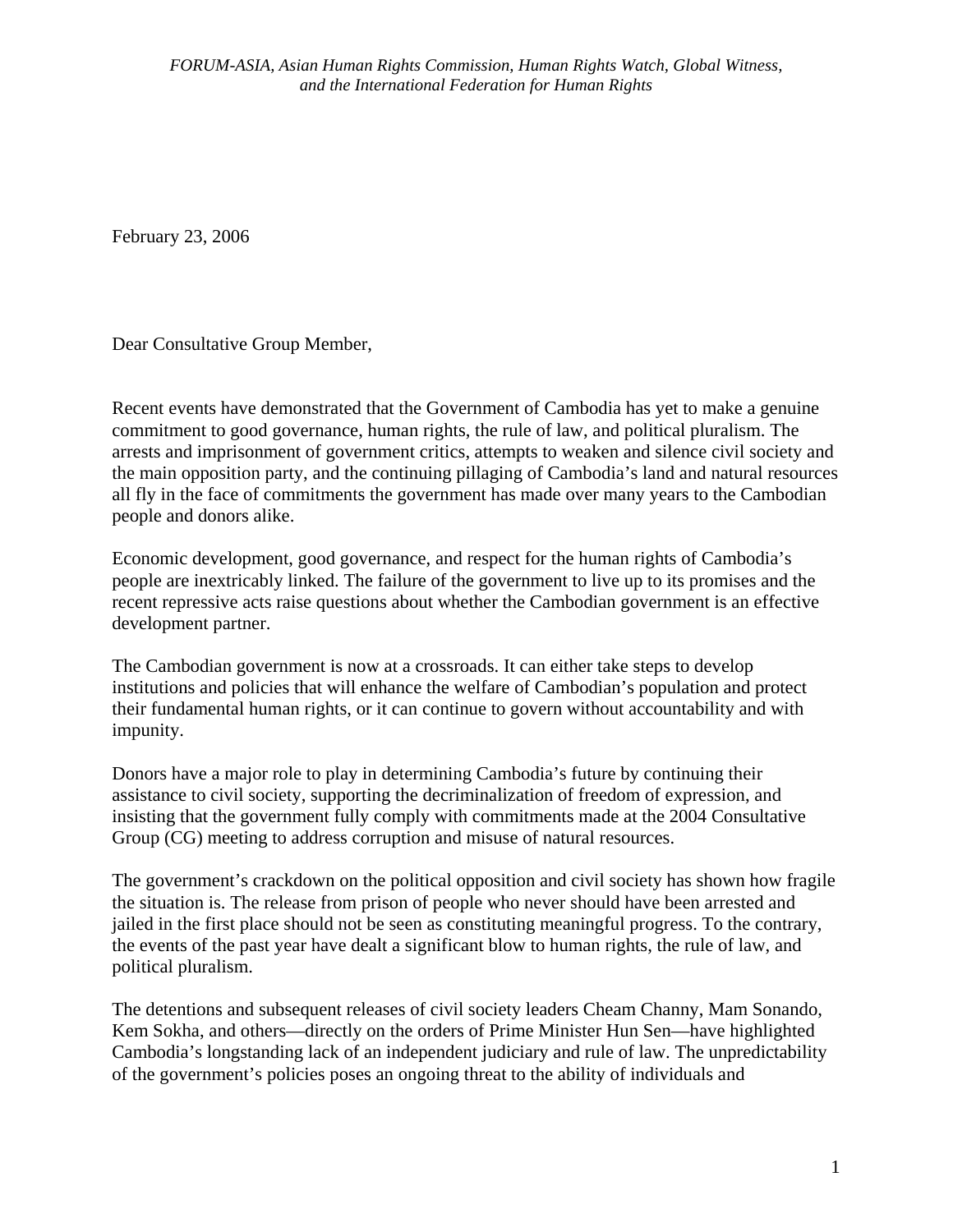organizations to exercise their basic human rights. Opposition party, trade unions, news media, human rights and other civil society organizations regularly operate in a climate of uncertainty and fear, knowing that they may be jailed at any time in the future should they displease Cambodia's leaders, especially given the decade-old pattern of such attacks.

We welcome the Prime Minister's recent statement in support of decriminalizing defamation. We urge that this specific pledge be promptly put into action, and also that the government respect the broader issues of freedom of expression and assembly, and in particular, citizens' rights to criticize their government's policies.

The drama surrounding the recent arrests and displays of prime ministerial largesse have served to divert attention from a host of pressing issues in Cambodia—including poverty reduction, rampant land grabbing, and endemic corruption—which the government has consistently failed to meaningfully address.

In tandem with greater restrictions on political freedoms, there has been an increase in the misuse of natural resources and other public assets by elite families and crony companies. Over the past year Cambodia has seen a steep rise in land conflicts to the detriment of the rural poor. Several of the most serious center on economic land and industrial concessions controlled by foreign firms and private individuals, and even some senators.

Villagers opposed to concessionaires' activities have been attacked, threatened, arrested, or prohibited from airing grievances in public. Widespread land seizures by officials and powerful families have likewise been accompanied by human rights abuses, including the shooting to death of five villagers in Banteay Meanchey in March last year during a forced eviction. Villagers are now being jailed on charges of destruction of property or defamation when they protest against the loss of their land.

The government has failed to meet its CG commitments to cease allocating economic land concessions and prevent illegal land sales. Donors, meanwhile, have concentrated their land programs on technical and legal reforms that have not addressed corruption, abuse of power, and the conflicts that result.

Violence and intimidation against local activists and NGOs working in the environmental and forestry sector have continued. At the same time, syndicates comprising relatives of senior officials and elite military units continue illegal logging operations with impunity, frequently under the guise of economic land concessions. As with land alienation, forest crime impoverishes the rural population, a high proportion of which depends on forest products as a source of household income.

The government has failed to meet its pledge to cancel illegal concessions, military development zones, and exploitation permits encroaching on forest and protected areas. It has also effectively subverted the official logging ban through its allocation of new 'special coupe' logging permits.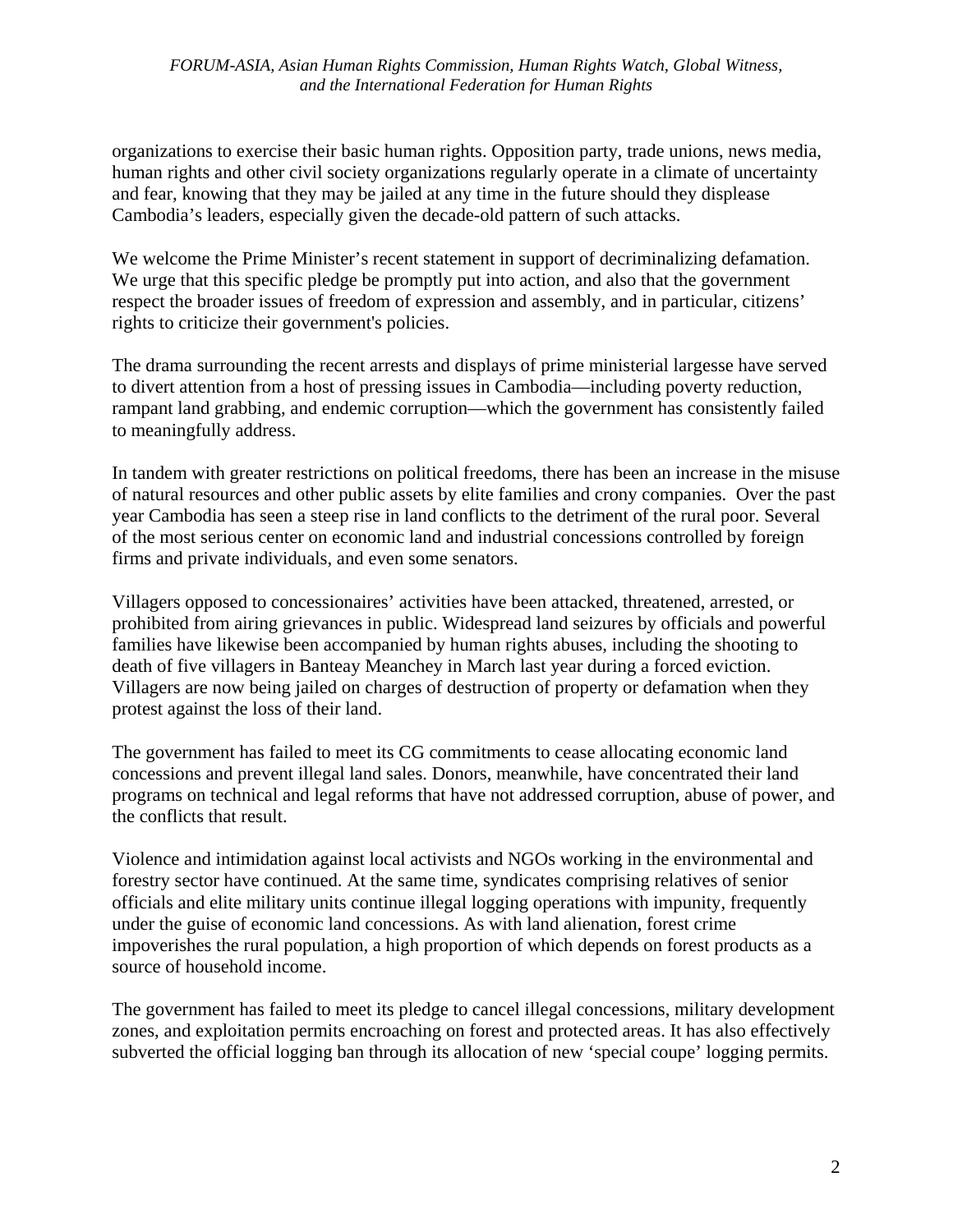It is critical that Cambodia's international donors remain focused on securing real progress, rather than mere promises, to tackle these and other key issues.

After billions of dollars of donor support over the past 14 years, it is time for a clear and unambiguous signal to be sent to the government. Donors should make it clear that they can no longer accept previously unmet promises.

Thus, we urge that at the forthcoming Consultative Group meeting, donors directly address the following issues:

## **1. Support for civil society**

We urge increased assistance through non-governmental channels to promote human rights, development, the rule of law, counter-corruption, and media freedom. This must be matched by donor and other international agency frankness in public about the current situation in Cambodia.

The international community sends the Cambodian government very mixed signals when development agencies praise government initiatives in the justice field and related sectors, even as the government is using the justice system to jail and repress independent voices. The IMF's December 23 announcement of debt relief, just after the conviction of political opposition leader Sam Rainsy, illustrates this problem. Rosy rhetoric and ill-timed rewards by donors and international financial institutions encourages the government to deny its human rights violations and anti-democratic actions. The CG and development agencies should publicly express the strongest possible concern over threats to civil, political, economic, social and cultural rights by the government.

## **2. Forthcoming aid**

We believe that the negative trends since the last CG meeting, together with the failure of the government to keep the agreements it made in December 2004, must be addressed. Promises made must be kept. Donors must insist that joint monitoring indicators agreed to at the last CG meeting be rolled over where they have not been met, and make it clear that continued assistance will be contingent on meeting these indicators.

Development assistance and budgetary support should be contingent on the government meeting the following conditions:

• Ceasing to harass and threaten civil society activists and opposition party members; withdrawing all outstanding criminal defamation charges; repealing the defamation, libel, disinformation, incitement, and other provisions in the criminal law that criminalize freedom of expression as protected by international law.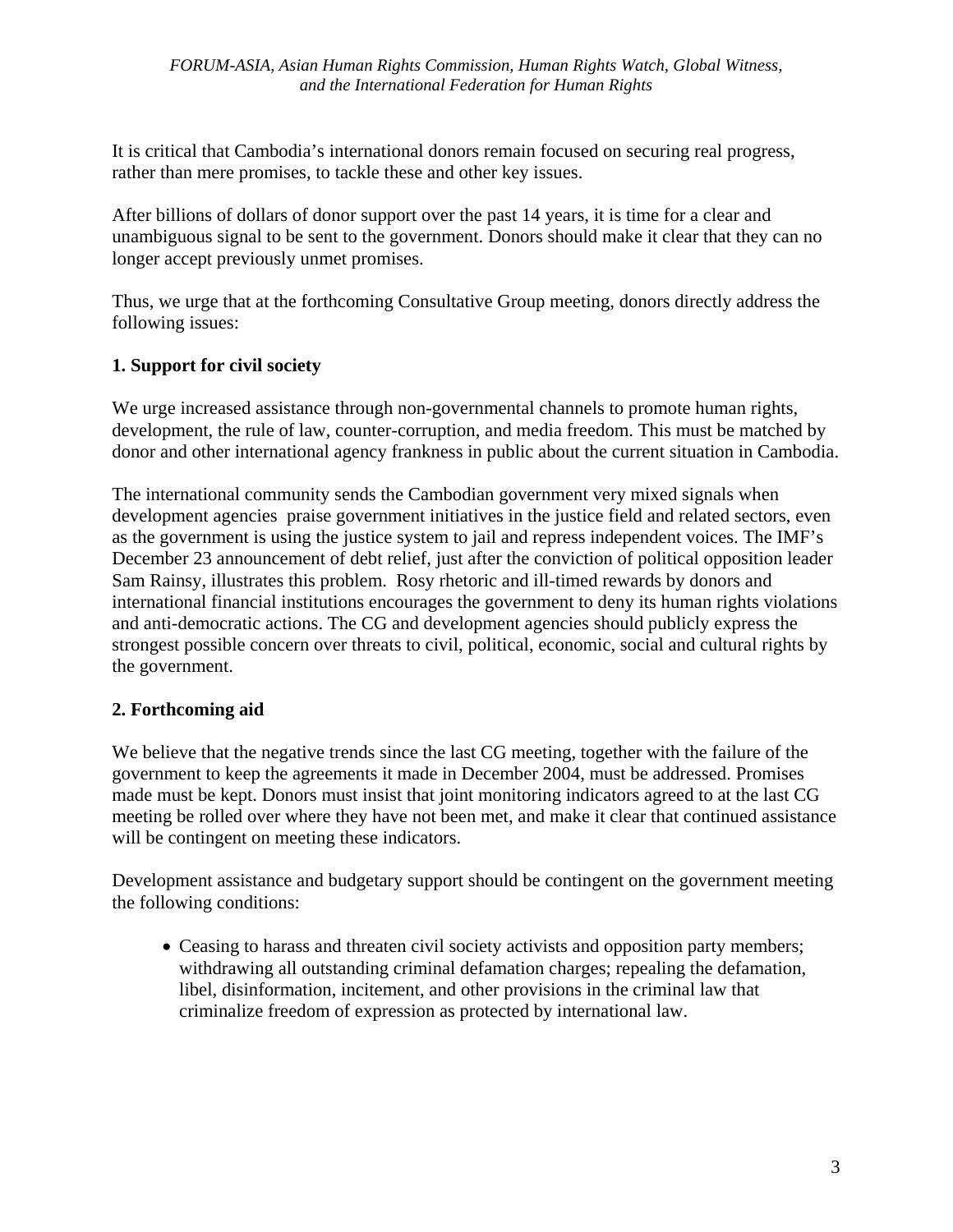- Guaranteeing the rights of individuals and organizations to defend and promote human rights, including the right to peacefully criticize and protest government policies, in accordance with the International Covenant on Civil and Political Rights and the 1998 United Nations General Assembly Declaration on Human Rights Defenders.
- Creating an independent and restructured National Election Committee.
- Liberalizing electronic media ownership rules, including allowing transmitters of private, critical media to be as strong as those of pro-government private stations.
- Complying fully with 2004 CG commitments to address corruption and misuse of natural resources and other state assets. These include public disclosure of information concerning management of land, forests, mineral deposits and fisheries, as well as the location of military development zones. Donors should specify in writing exactly what information must be disclosed. The government must also meet its commitment to cancel concessions and exploitation permits that have been granted illegally. In addition, the government must pass asset disclosure and anti-corruption laws that meet international standards and appoint an independent, international external auditor for government finances.

Donors should set an appropriate timeframe by which the Cambodian government must meet the conditions listed above or budgetary support to the government will cease and these funds will be reprogrammed to further support humanitarian and development assistance by nongovernmental organizations, human rights, fighting corruption, the environment and a free and independent media.

We believe that these measures are necessary. Despite the veneer of political pluralism, Cambodia has been moving for many years now to an increasingly repressive state. The arbitrary arrests and prosecutions since the formation of the coalition government in 2004 highlight that state power is being exercised without accountability or respect for basic rights.

Year after year donors have asked the government for promises and action on good governance, the rule of law, judicial reform, corruption, proper management of natural resources, and year after year the government makes the requested promises––but does little or nothing, or, as in the past year, even reverses hard-won progress on civil society freedoms and political pluralism. The chart that follows illustrates the problem.

Donors have been providing aid equivalent to roughly half Cambodia's national budget for over a decade. As donors have noted, good governance is directly linked to a country's pace of development. There is little doubt that Cambodia's development continues to be slowed by the country's poor governance.

Now, donors must generate momentum for real reform. Improvements in human rights and related issues must be emphasized, and not marginalized. This will not be easy. Years of lowered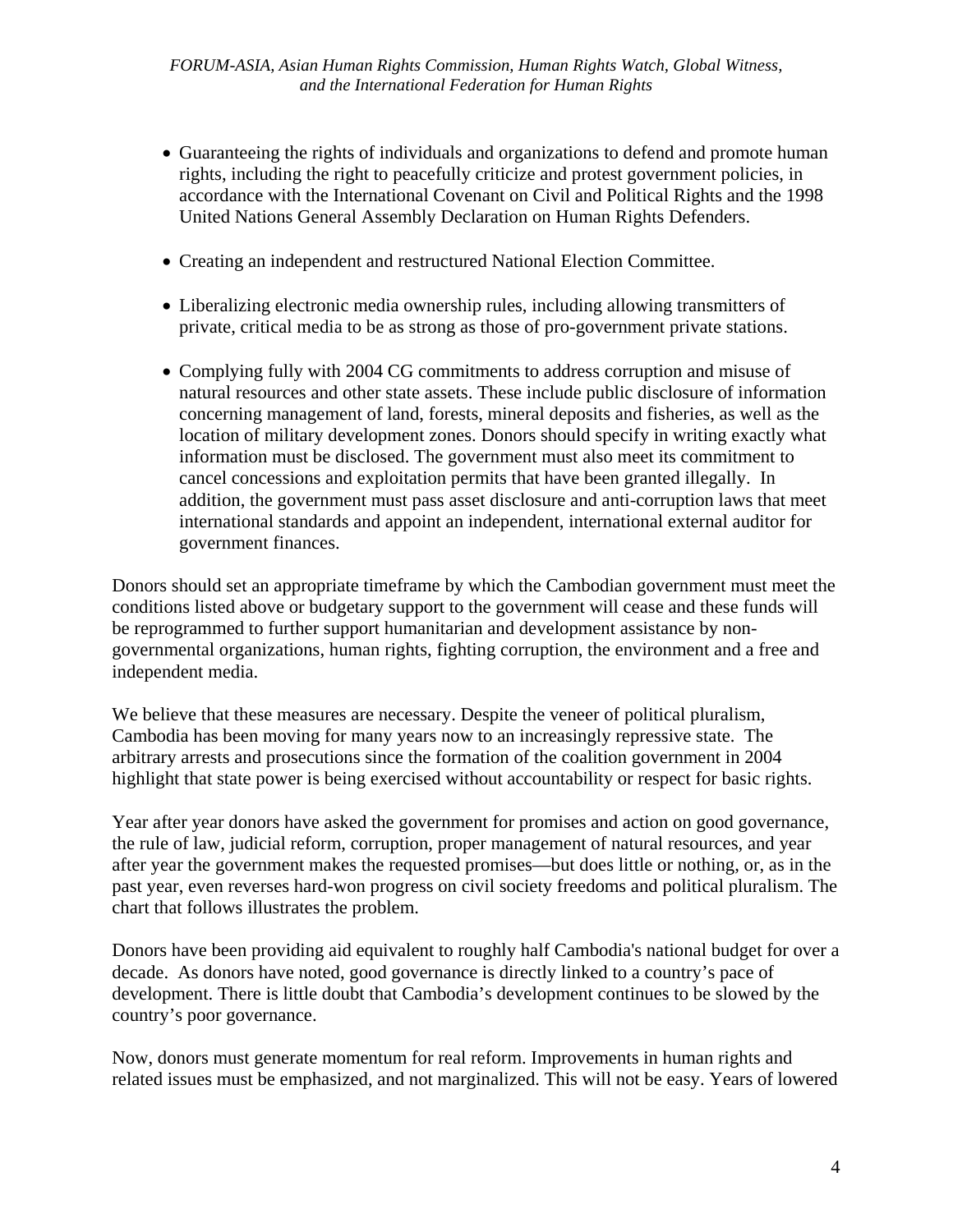## *FORUM-ASIA, Asian Human Rights Commission, Human Rights Watch, Global Witness, and the International Federation for Human Rights*

standards have allowed for the institutionalization and routinization of repressive and illegal practices, including high- and low-level political violence and petty and massive corruption.

The donors must press upon the government the need to take urgent measures to reverse the deteriorating situation and to adopt measures that will bring about systemic change. If there is to be a chance for a new beginning, friends of Cambodia must take difficult decisions that will help the Cambodian people enjoy basic freedoms and participate in genuine development. We look forward to you taking up this challenge.

Yours Sincerely,

ANSELMO LEE, Executive Director, FORUM-ASIA

BASIL FERNANDO, Executive Director, Asian Human Rights Commission

BRAD ADAMS, Asia Director, Human Rights Watch

PATRICK ALLEY, Director, Global Witness

SIDIKI KABA, President, International Federation for Human Rights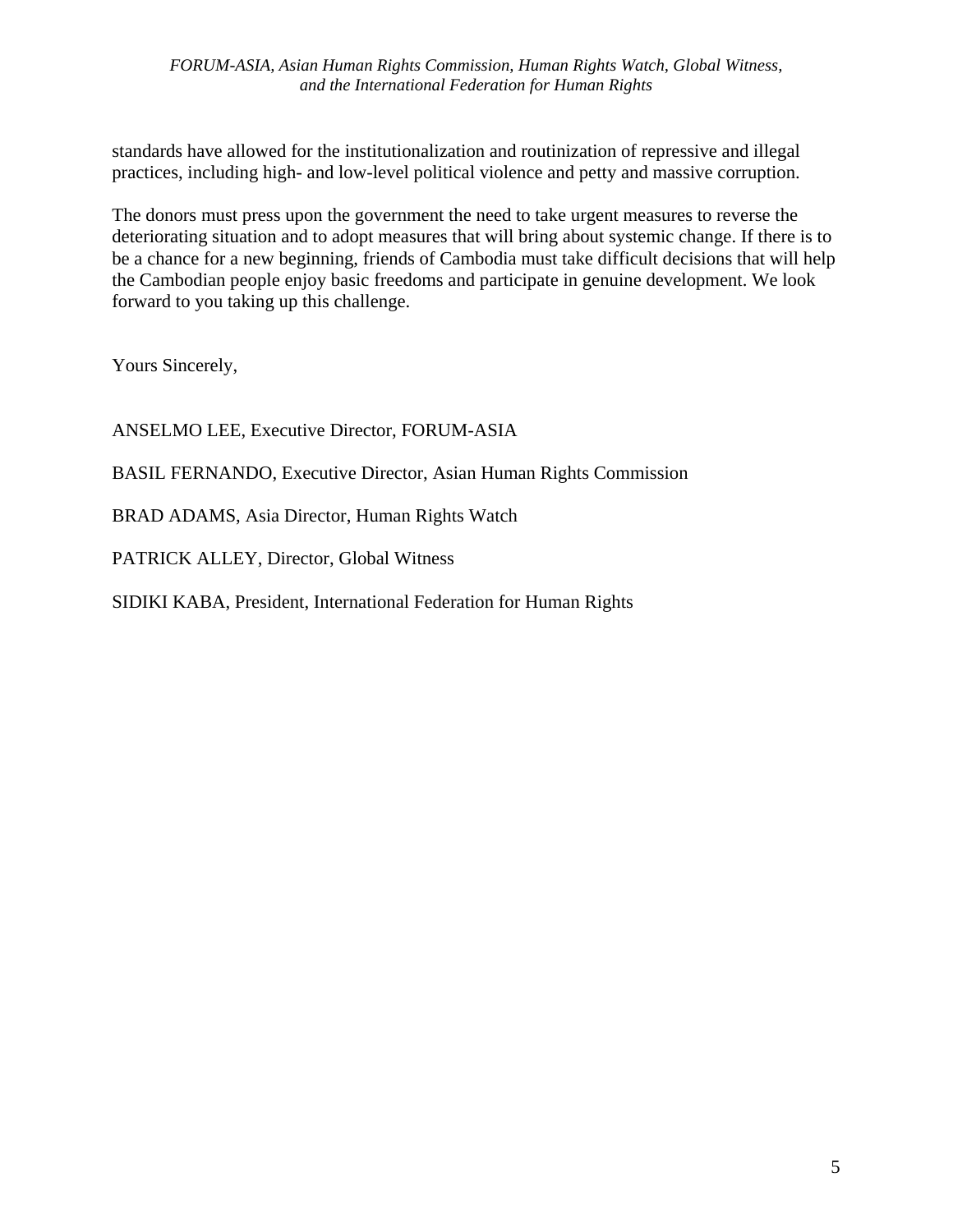| <b>Donor conditions</b>                                                                                                                                     | <b>Cambodian Government</b><br>promises                                                                                                                                                                                                                                                                                                                                                                             | <b>Actual results</b>                                                                                                                                                                                                                                                                                                                                                                                                                                                                                                                                                            |
|-------------------------------------------------------------------------------------------------------------------------------------------------------------|---------------------------------------------------------------------------------------------------------------------------------------------------------------------------------------------------------------------------------------------------------------------------------------------------------------------------------------------------------------------------------------------------------------------|----------------------------------------------------------------------------------------------------------------------------------------------------------------------------------------------------------------------------------------------------------------------------------------------------------------------------------------------------------------------------------------------------------------------------------------------------------------------------------------------------------------------------------------------------------------------------------|
| Good Governance<br>"Promoting good<br>governance for<br>poverty reduction"<br>was the theme of<br>the $7th CG$<br>meeting.                                  | "Our firm commitment<br>and adherence to<br>democracy has been the<br>major influence in our<br>achieving internal peace<br>and security. [This was<br>only possible because] of<br>the maturity of the rival<br>political parties who have<br>placed the Cambodian<br>cause above narrow,<br>short-term political<br>interests and gains."<br>(Prime Minister Hun Sen,<br>opening address to $6th CG$<br>meeting.) | The government has failed to introduce basic<br>aspects of the rule of law, independence of the<br>judiciary, an impartial civil service, and<br>rudimentary checks and balances. As the<br>World Bank said, "Detentions of leading<br>figures from the political opposition, trade<br>unions, the media and NGOs and the use of<br>criminal law in cases of expression of<br>dissenting opinions on matters of politics and<br>policy risk undermining Cambodians' faith<br>in their Government's commitment to good<br>governance." (World Bank statement, January<br>9, 2006. |
| Democratization<br>Free and fair<br>elections;<br>freedom of the<br>press and news<br>media.                                                                | Cambodia's three major<br>achievements are "peace,<br>political stability and<br>democratisation."<br>Cambodia now has "a<br>multitude of print and<br>electronic media working<br>without restrictions."<br>(Prime Minister Hun Sen,<br>opening address to $6th CG$<br>meeting.)                                                                                                                                   | Independent and opposition print media has<br>now all but disappeared, and television<br>remains under total control of the government<br>or the Cambodian Peoples Party (CPP). The<br>survival of independent radio broadcasting<br>hangs in the balance. The government has<br>continued to deny new radio licenses on the<br>spurious grounds that there are no frequencies<br>available.                                                                                                                                                                                     |
| Anti-corruption<br>and accountability<br>Reported cases of<br>corruption to be<br>investigated<br>Anti-corruption<br>law to be enacted<br>More transparency | "Good governance will<br>ensure that corruption be<br>reduced to the<br>minimum<br>Implementation is crucial<br>because laws, regulations,<br>and codes of conduct are                                                                                                                                                                                                                                              | Although a few public servants have received<br>administrative sanctions or been prosecuted,<br>and an anti-corruption law is being drafted<br>after years of delay, few cases of corruption<br>have been investigated or prosecuted.<br>While there have been a few corruption                                                                                                                                                                                                                                                                                                  |

Appendix: Donor Conditions and Actual Results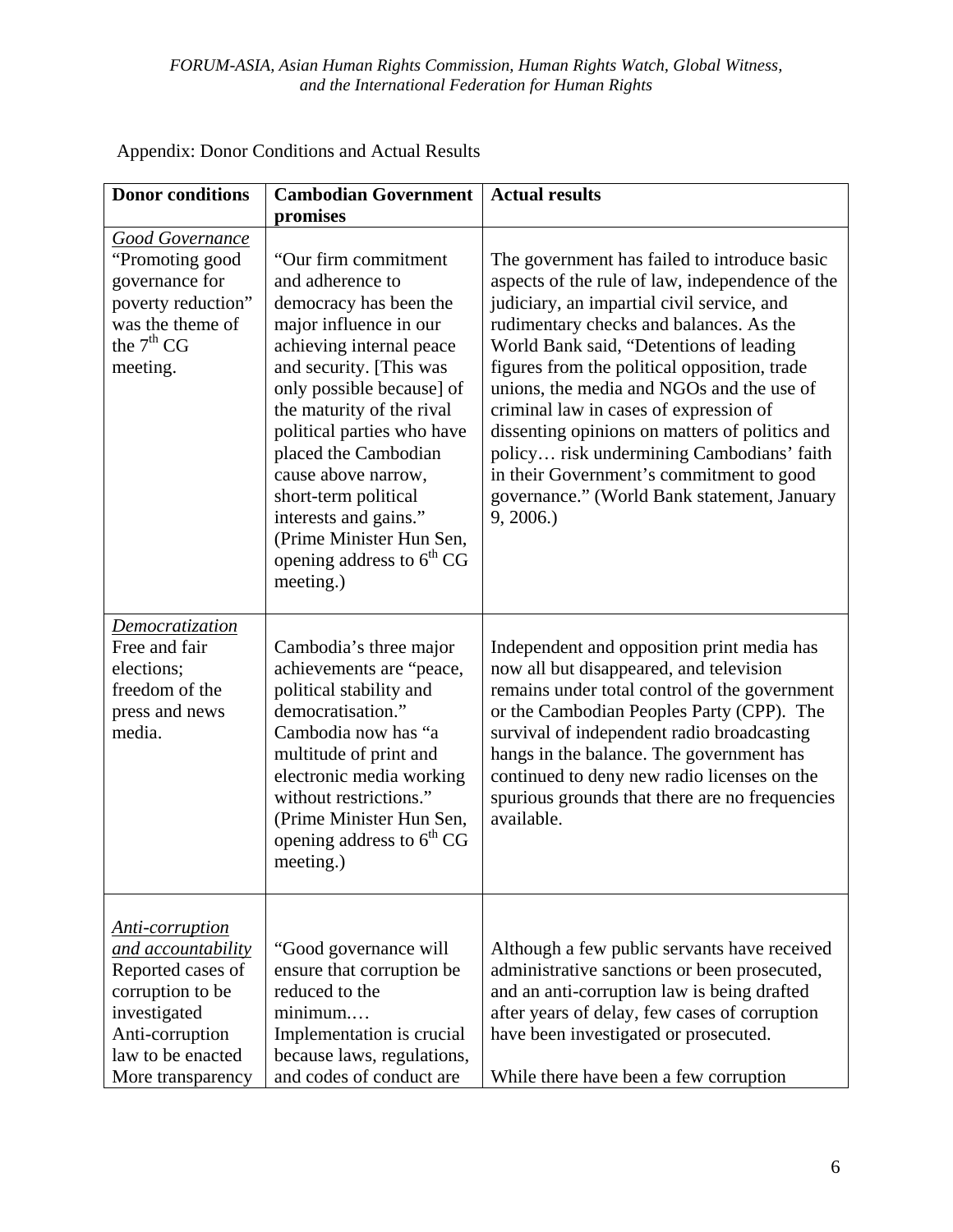| of government<br>expenditure<br>Increased<br>accountability<br>$(5^{\text{th}}, 6^{\text{th}}$ and $7^{\text{th}}$ CG<br>meetings)                                                                                                                                                   | not sufficient to<br>successfully fight<br>corruption." (Rectangular<br>Strategy of the RGC, July<br>2004.                                                                                                                                                                            | prosecutions (of judges, and police and<br>forestry officials), they have been of low to<br>mid level officials; in each case, more senior<br>officials who were almost certainly also<br>involved in corruption have escaped<br>prosecution.<br>The law on Anti-Corruption $(5th CG)$<br>benchmark) has been submitted but still<br>remains in draft form. Donors still lack much<br>data on government disbursements, and there                                                                                                                                                                                                                                                                                                                                                                                                                                                                                                  |
|--------------------------------------------------------------------------------------------------------------------------------------------------------------------------------------------------------------------------------------------------------------------------------------|---------------------------------------------------------------------------------------------------------------------------------------------------------------------------------------------------------------------------------------------------------------------------------------|------------------------------------------------------------------------------------------------------------------------------------------------------------------------------------------------------------------------------------------------------------------------------------------------------------------------------------------------------------------------------------------------------------------------------------------------------------------------------------------------------------------------------------------------------------------------------------------------------------------------------------------------------------------------------------------------------------------------------------------------------------------------------------------------------------------------------------------------------------------------------------------------------------------------------------|
|                                                                                                                                                                                                                                                                                      |                                                                                                                                                                                                                                                                                       | is no external auditing of budgets and<br>finances. Assets of government officials still<br>unknown.                                                                                                                                                                                                                                                                                                                                                                                                                                                                                                                                                                                                                                                                                                                                                                                                                               |
| Legal and Judicial<br><u>Reform</u><br>Legal and judicial<br>reform to promote<br>the independence<br>of the magistracy<br>Ensure the legal<br>promotion and<br>protection of<br>human rights<br>$(5^{\text{th}}, 6^{\text{th}} \text{ and } 7^{\text{th}} \text{ CG})$<br>meetings) | "The RGC will respect"<br>and promote the<br>independence and<br>neutrality of the judicial<br>system and thus the<br>independence of the<br>Supreme Council of the<br>Magistracy shall be<br>vigorously upheld and<br>protected." (Rectangular<br>Strategy of the RGC, July<br>2004. | Courts are still politically controlled and not<br>independent. The Supreme Council of the<br>Magistracy has not been restructured and still<br>is politically controlled. Disciplinary action<br>and prosecutions of judges (including the<br>investigating judge who initially dropped the<br>charges against labor leader Chea Vichea's<br>alleged killers) have been conducted without<br>any transparency and on the orders of the<br>government. The amendment to the law on<br>the courts' organization and functioning has<br>still not been passed. Political interference and<br>pressure on the judiciary remains apparent,<br>most recently demonstrated by the defamation<br>prosecutions against members of the<br>opposition and human rights activists. Both<br>the detentions and the subsequent release of<br>the activists made clear that the prime minister<br>interferes directly in the work of the courts. |
| <u>Sound</u><br>Management of<br>Cambodia's<br>natural resources<br>This has been a<br>recurrent theme in<br>CG meetings.<br>Particular focus<br>has been placed on                                                                                                                  | "Illegal logging, wildlife<br>smuggling and<br>encroachment have been<br>reduced The RGC's<br>entire approach to<br>resource management is<br>aimed in large part at<br>preventing crime." (RGC,<br>Implementing the                                                                  | Illegal logging continues across most forested<br>regions of the country. Forest crime remains<br>dominated by elite families, notably relatives<br>of senior officials as well as the military. The<br>independent forest monitoring framework<br>established in 1999 has been weakened and is<br>no longer effective in deterring forest crime.                                                                                                                                                                                                                                                                                                                                                                                                                                                                                                                                                                                  |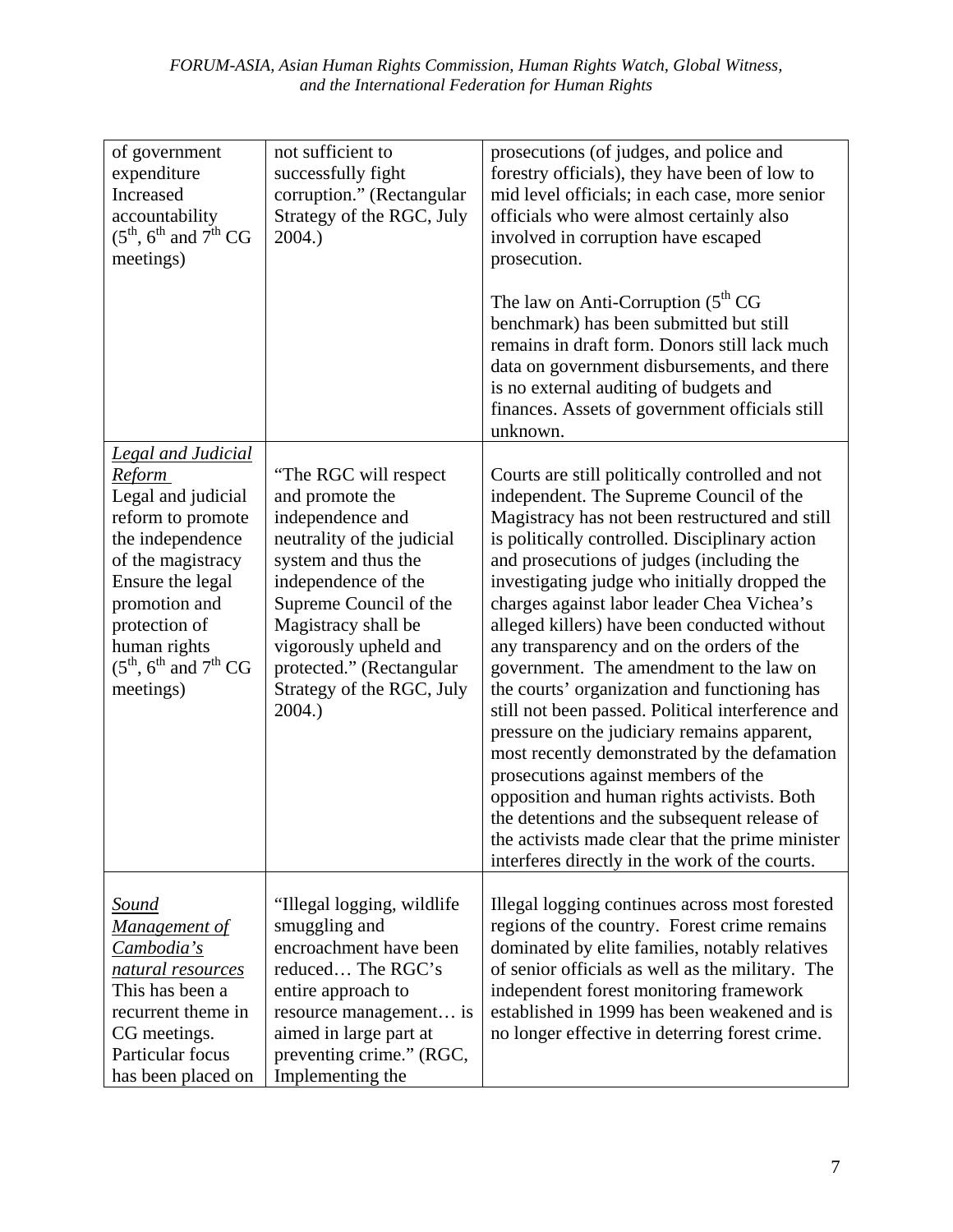| combating illegal<br>logging and land<br>alienation.                                                                                                                                                                                                                                                                     | Rectangular Strategy,<br>November 2004.)<br>"Increase transparency of<br>state management of<br>natural resources through<br>immediate public<br>disclosure of existing<br>contracts and compliance<br>status (royalties and other<br>key provisions) of<br>contracts governing<br>economic land<br>concessions, mining<br>concessions, fishing lots<br>and continued disclosure<br>of status of review of<br>forest concessions."<br>(RGC-donor agreement,<br>December 2004 CG<br>meeting) | The RGC has not met fulfilled this basic<br>requirement. The Ministry of Agriculture has<br>only released incomplete records of certain<br>economic land concessions – a fraction of the<br>information slated for disclosure. RGC is now<br>seeking to excise specific public disclosure<br>measures from the 2006 CG targets.                                                                                                                                                                                                                                                                                |
|--------------------------------------------------------------------------------------------------------------------------------------------------------------------------------------------------------------------------------------------------------------------------------------------------------------------------|---------------------------------------------------------------------------------------------------------------------------------------------------------------------------------------------------------------------------------------------------------------------------------------------------------------------------------------------------------------------------------------------------------------------------------------------------------------------------------------------|----------------------------------------------------------------------------------------------------------------------------------------------------------------------------------------------------------------------------------------------------------------------------------------------------------------------------------------------------------------------------------------------------------------------------------------------------------------------------------------------------------------------------------------------------------------------------------------------------------------|
| <b>Poverty Reduction</b><br>After 14 years of<br>international<br>assistance, totaling<br>more than<br>US\$7bn, some<br>evidence of<br>poverty reduction.<br>"The need to<br>translate strategies,<br>policy<br>pronouncements<br>and the passage of<br>laws into the<br>achievement of the<br>Millennium<br>Development | "The RGC is fully"<br>committed to achieve the<br>Cambodia MDGs that<br>rapidly become the<br>cornerstones of our<br>development policies and<br>strategies." (Prime<br>Minister Hun Sen, quoted<br>by UNDP, March 24,<br>2004)                                                                                                                                                                                                                                                             | Despite all the international assistance,<br>poverty remains high and key parts of the<br>economy stagnant. Predatory levels of<br>corruption are a key factor, as is the<br>government's distorted spending priorities.<br>In 2006 the UN reported that with respect to<br>the reduction of child mortality in Cambodia<br>(MDG number 4) "under-five mortality has<br>risen over the last 10 years. We are now<br>counting 124 deaths per 1,000 live births<br>among Cambodian children under the age of<br>five, as compared to 115 deaths ten years<br>ago."<br>As a Cambodian think-tank put it, "Primary |